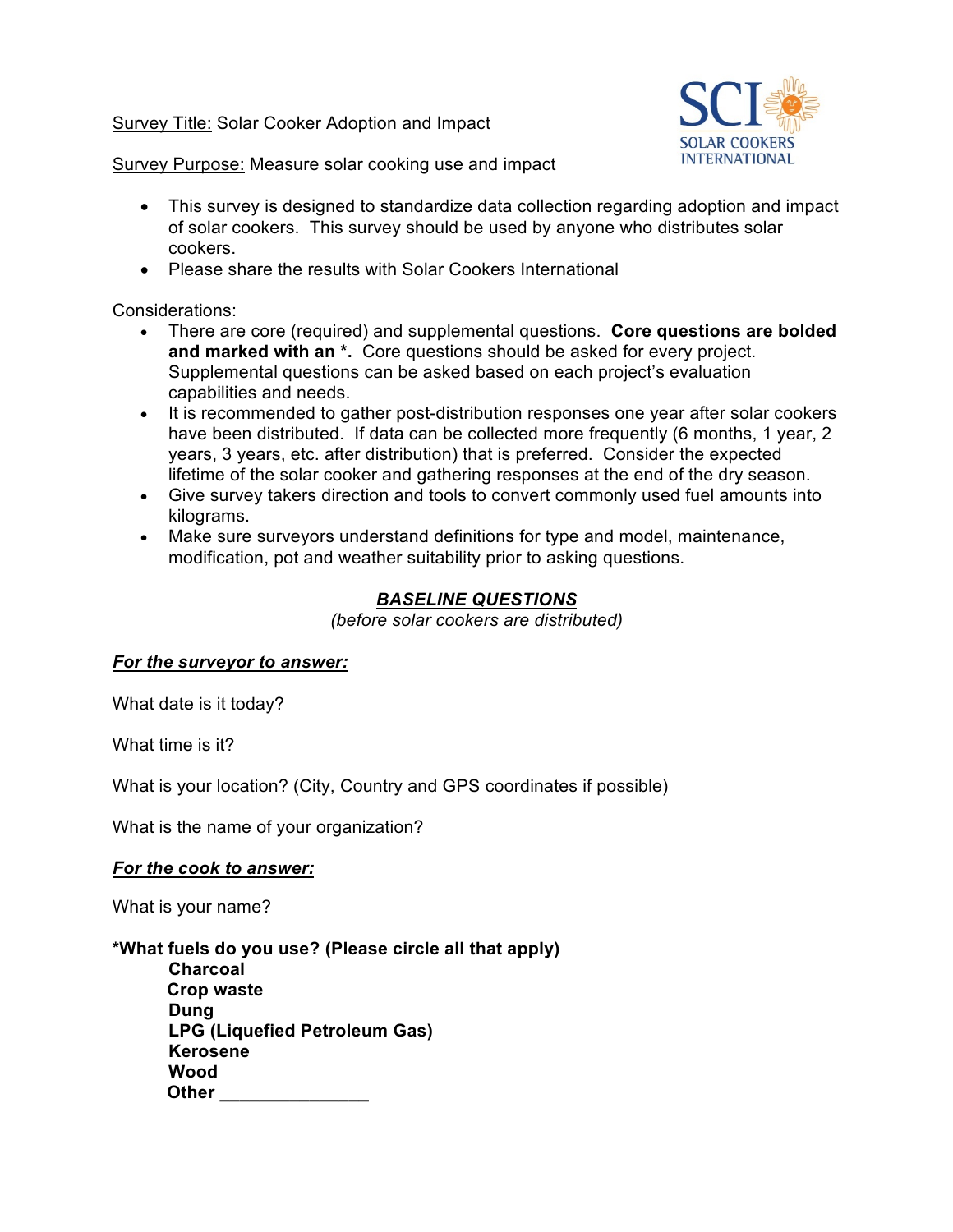### **\*How much fuel (quantity) do you use per week that you do not pay cash money for? (Kilograms)**

How many hours per week do you spend gathering fuel?

### **\*How much fuel do you use (quantity) per week that you pay cash money for? (Kilograms)**

#### **\*How much money (monetary) do you spend on fuel per week? (Include currency)**

### *POST DISTRIBUTION QUESTIONS*

*(To be conducted after a solar cooker is distributed)*

#### *For the surveyor to answer:*

What date is it today?

What time is it?

What is your location? (City, Country and GPS coordinates if possible)

What is the name of your organization?

What is the cook's gender? Female Male Unsure

#### **\*What type of solar cooker do they have? Panel Box Parabolic Other**

What specific model solar cooker is it? (for example a CooKit, Sun Oven, or Sol Source)

Is the pot suitable for solar cooking? (Y/N) (Yes if the pot is black, metal, and has a lid) Comments:

Is the solar cooker well maintained? (Y/N) (Yes is clean and any broken parts are fixed) Comments:

Has the solar cooker been modified from its original condition? (Y/N) If yes, how has it been modified?

Was the solar cooker in use when you arrived? (Y/N)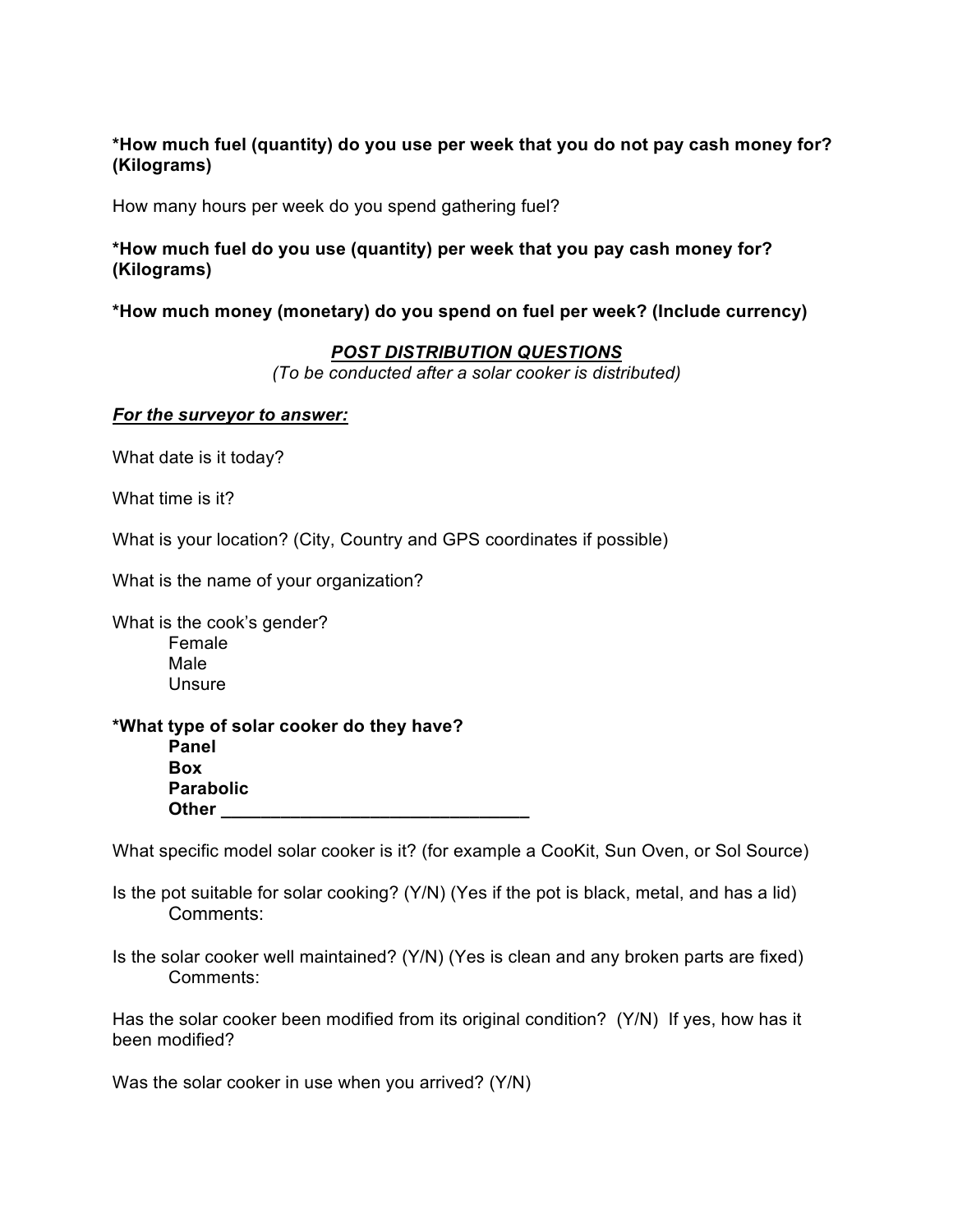Was the weather suitable for solar cooking? (Y/N) (Yes if sunny)

Please take one or more photos of the solar cooker and link photos to the person surveyed.

#### *For the cook to answer:*

What is your name?

How many people do you cook for? (Including yourself) How many are elderly (grandparents generation)? How many are children (pre-puberty)?

What types of food do you cook?

What temperature are they cooked at? (Please circle all that apply) Low (such as slow cooking) Medium (such as baking) High (such as frying)

## *(ADOPTION)*

### **\*How many meals per week do you cook in your solar cooker?**

**\*Would you recommend it to a friend? (Y/N) Why or why not?**

#### *(ACQUISITION)*

#### **\*How many months have you had your solar cooker?**

## **\*Did you contribute something (money, goods, work) for your solar cooker? (Y/N)**

If so, how much of what? (please include currency)

Did you receive training on how to use this technology? (Y/N)

Can you get your solar cooker repaired within your community? (Y/N/Unsure)

## *(STOVE STACKING)*

**\*How many dishes do you cook at one time?**

**\*What other cooking devices do you use (including retained-heat cookers)?**

## *(FUEL SAVINGS)*

**\*What fuels do you use? (Please circle all that apply)**